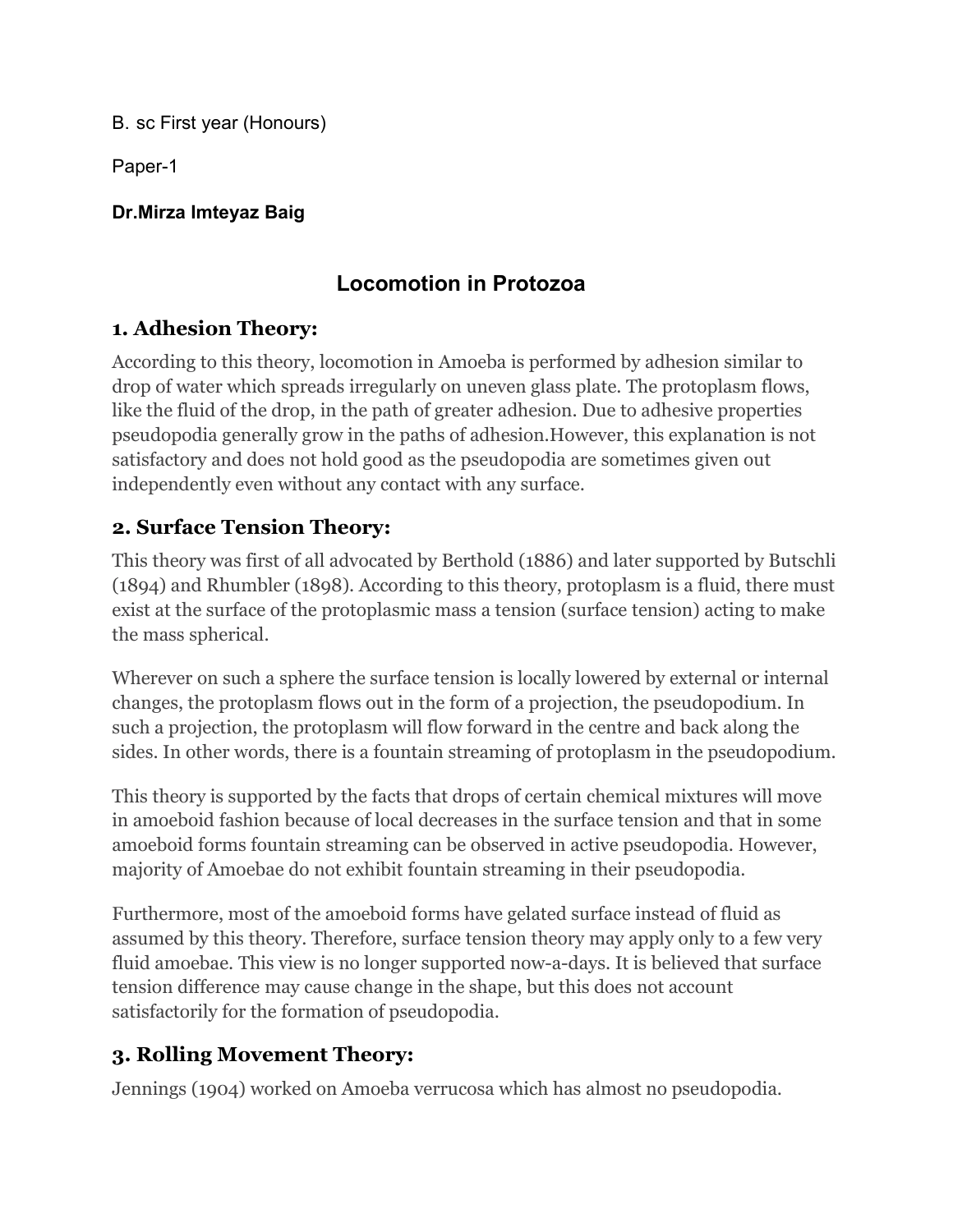If a particle of carmine is placed on the upper surface of a moving A, verrucosa, it is seen that the particle flows forward, rolls over the anterior edge, then it stops on the substratum until the entire direction of movement animal has passed over it, then the particle moves upwards at the posterior end and comes on the upper surface and moves forward.

This is due to streaming movements of protoplasm of the animal.

Jennings' observations may be correct for A. verrucosa, which is devoid of pseudopodia, but it cannot be applied to Amoeba proteus which moves with the pseudopodia.

## **4. Contraction Theory:**

Dellinger (1906) examined an Amoeba proteus not from the top, but from side view, exactly in front of the observer and came to the conclusion that a contractile substance present in the endoplasm is mainly responsible for the formation of pseudopodia.

According to him, the Amoeba extends the anterior end to form a pseudopodium, then it lifts it and places it on the substratum, then it contracts this [pseudopodium](https://cdn.biologydiscussion.com/wp-content/uploads/2016/04/clip_image013-4.jpg) which causes the body to move forward. This process is repeated.

Thus, the animal is pulled from in front and pushed from behind due to contractions of a contractile substance located in the endoplasm as a coarse reticulum. In this way the Amoeba actually walks putting one foot out, then another. According to Dellinger, pseudopodia are formed by an exchange of water between the ectoplasm and endoplasm which causes alternate contractions and expansions.

## **5. Gel-Sol Theory:**

Pantin (1923) studied the marine Amoeba Umax, it forms a pseudopodium by swelling of protoplasm due to secretion of acid and absorption of water at that place. As the pseudopodium forms and extends in front, a gelatinous ectoplasmic tube isformed. At the posterior end, this ectoplasmic tube changes into endoplasm.

The ectoplasmic tube contracts and forces the endoplasm to stream to the front, this brings about locomotion.

## **6. Sol-Gel Theory or Change of Viscosity Theory:**

This theory was strongly advocated by Hyman (1917) and also adopted by Pantin  $(1923-1926)$  and Mast  $(1925)$ . It is supposed to be the best to explain the locomotion in Amoeba. This theory is based on the reversible change of protoplasm from sol to gel state.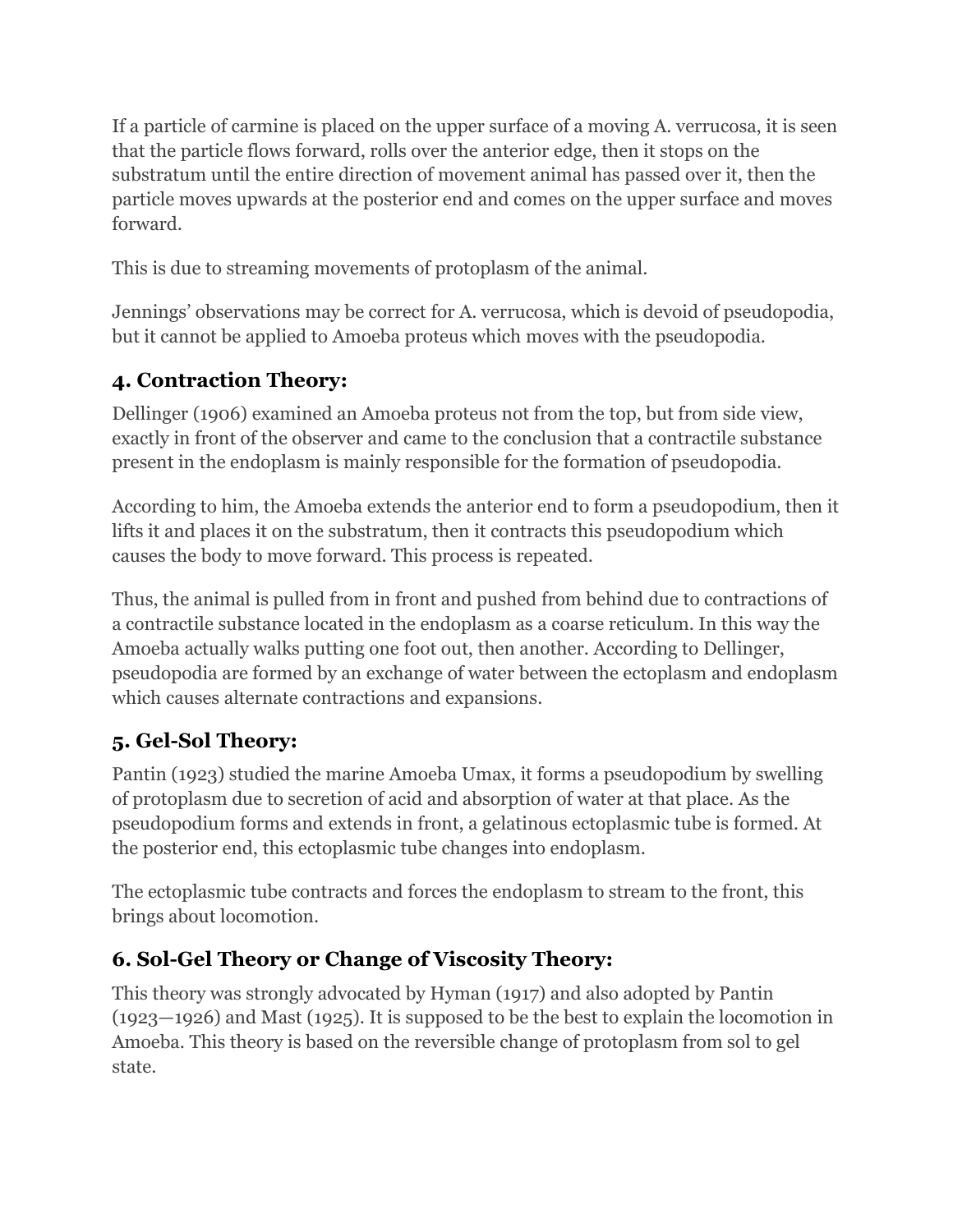#### **According to Mast, amoeboid movement is brought about by four processes:**

(i) Attachment of Amoeba to the substratum,

(ii) Gelation of plasmasol at the anterior advancing pseudopodia,

(iii) Solation of plasmagelat the posterior end and receding pseudopodia,

(iv) Contraction of plasmagel tube at the posterior end to drive the plasmasol forwards.

As the plasmasol changes into plasmagel at the anterior end, the plasmagel tube extends forwards and is converted into plasmasol at the posterior end, the plasmagel tube drives the plasmasol forwards to form a pseudopodium.

A thin plasmagel sheet persists intact at the anterior end and prevents the plasmasol from reaching the plasma lemma, but this sheet may break at times so that the plasmasol streams through filling the hyaline cap, but soon the plasmasol gelates to form a new plasmagel sheet.

**Pseudopodia are formed because plasmagel is elastic and under tension, it is pushed out where the elastic strength is the lowest. During locomotion of Amoeba, the elastic strength of plasmagel is the highest at the sides, intermediate at the posterior end, and lowest at the anterior end; this results in an elongated shape of the animal and a forward extension of the anterior end to bring about locomotion.**

## **7. Molecular Folding-Unfolding Theory:**

Recently, Goldacre and Lorch (1950) have explained the phenomena of solation and gelation on the molecular basis. According to Goldacre and Lorch, the contraction of the plasmagel tube cannot supply enough force for moving the animal.

They state that all proteins gelate when their molecules unfold and they solate when their molecules fold. In the fluid endoplasm the protein molecules lie folded compactly, these molecules unfold at the tip of the advancing pseudopodia to form a layer of straightened and attached molecules.

Posteriorly the protein molecules begin to fold again and they impart a contraction force. In Amoeba, the contraction is confined towards the posterior side which forces the contracted proteins towards the anterior end.

As the animal moves, the plasmagel contracts at the posterior end, it changes into plasmasol which flows in front, and then by gelation, it forms the advancing pseudopod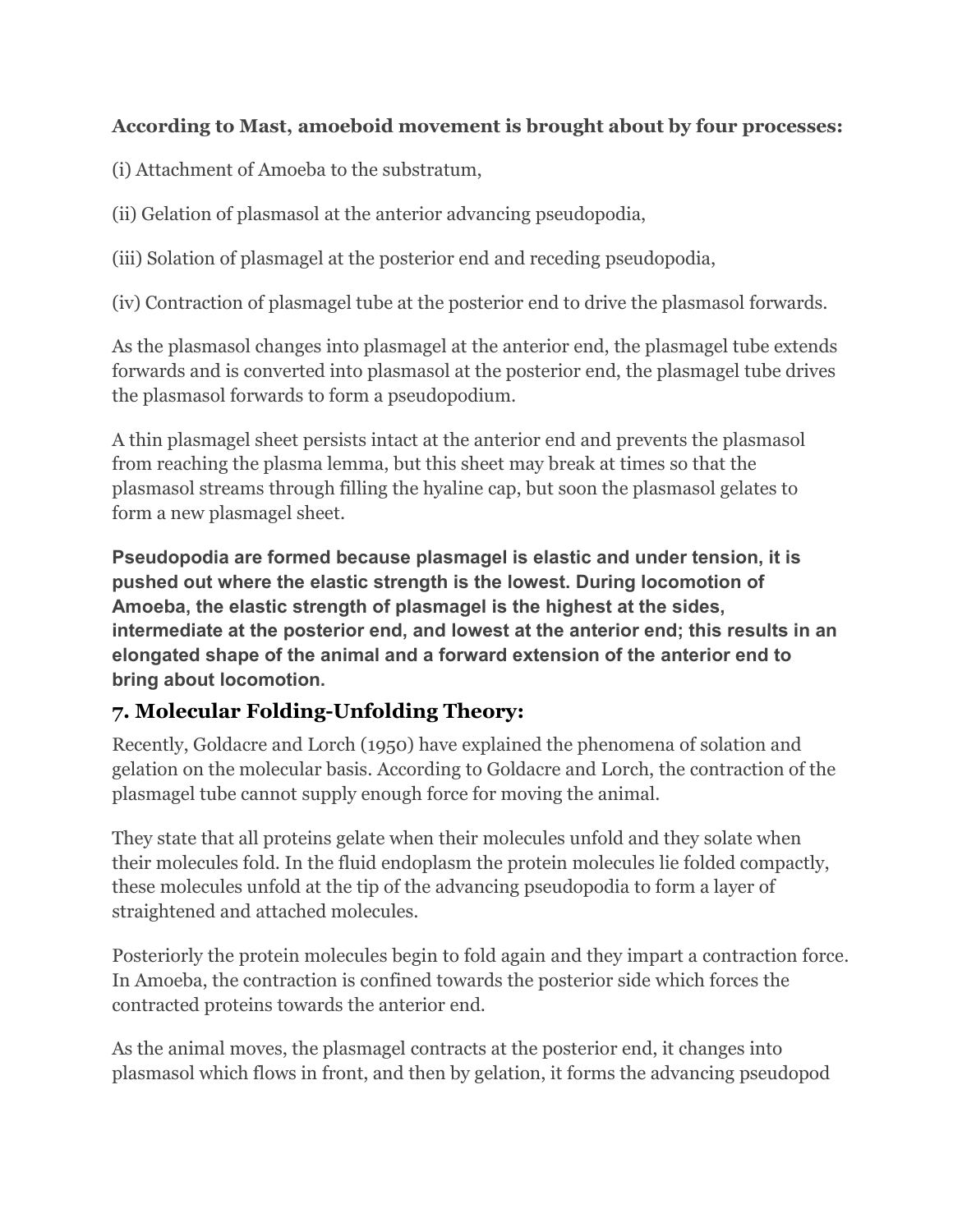anteriorly. With further folding, these posterior molecules solute and pass forward in the endoplasm.

Such molecules attract substances from the sides of the Amoeba and release them on folding again to accumulate them at the posterior side of the animal to produce further contraction force. The rear part of the cell is squeezed like a tube of toothpaste, this drives the plasmasol to the front end where it forces out a pseudopod.

Attachment of the animal to the substratum is necessary for locomotion. It is supposed that the energy for the movement of Amoeba, folding and unfolding of protein molecules is provided by adenosine triphosphate (ATP), a substance which has stored chemical energy and which is-known to provide energy for contraction of muscles in Metazoa.

This explanation of locomotion appears satisfactory since it shows that the mechanism of pseudopod formation and muscle contraction is similar.

## **8. [Fountain-Zone](https://cdn.biologydiscussion.com/wp-content/uploads/2016/04/clip_image013-4.jpg) Contraction Theory:**

This theory was proposed by Allen (1962) that amoeboid movement is a slow contraction of molecules is based on the observation that endoplasmic molecules near the front end start moving before those at the posterior end. This shows that locomotion cannot be due to squeezing from behind forwards as claimed in some other theories.

The endoplasm contains long protein chains which undergo contraction at the anterior end and here the plasmasol is converted into plasmagel.

In this plasmagel, the protein chains are folded by which the gel state results. It is believed that at the region near the tip of the forming pseudopodium the everting plasmasol changes into plasmagel to form a wall or fountain zone, and this anterior region develops tension which is transmitted to the hinder end of the endoplasm.

At the posterior end, the protein chains unfold by which the plasmagel is converted into plasmasol. Thus, the animal is pulled forward by the contraction or tension at the anterior end. It is essential for the surface of the Amoeba to temporarily adhere to the substratum because internal streaming alone cannot cause locomotion.

## **9. Views of Rinaldi and Jahn (1963):**

Rinaldi and Jahn (1963) have analysed motion pictures of granule movements in advancing pseudopodia and observations given in support of theories of Mast (1925) and Allen (1962). They have strongly criticised the fountain-zone theory of Allen and supported the concept as proposed by Pantin and Mast.